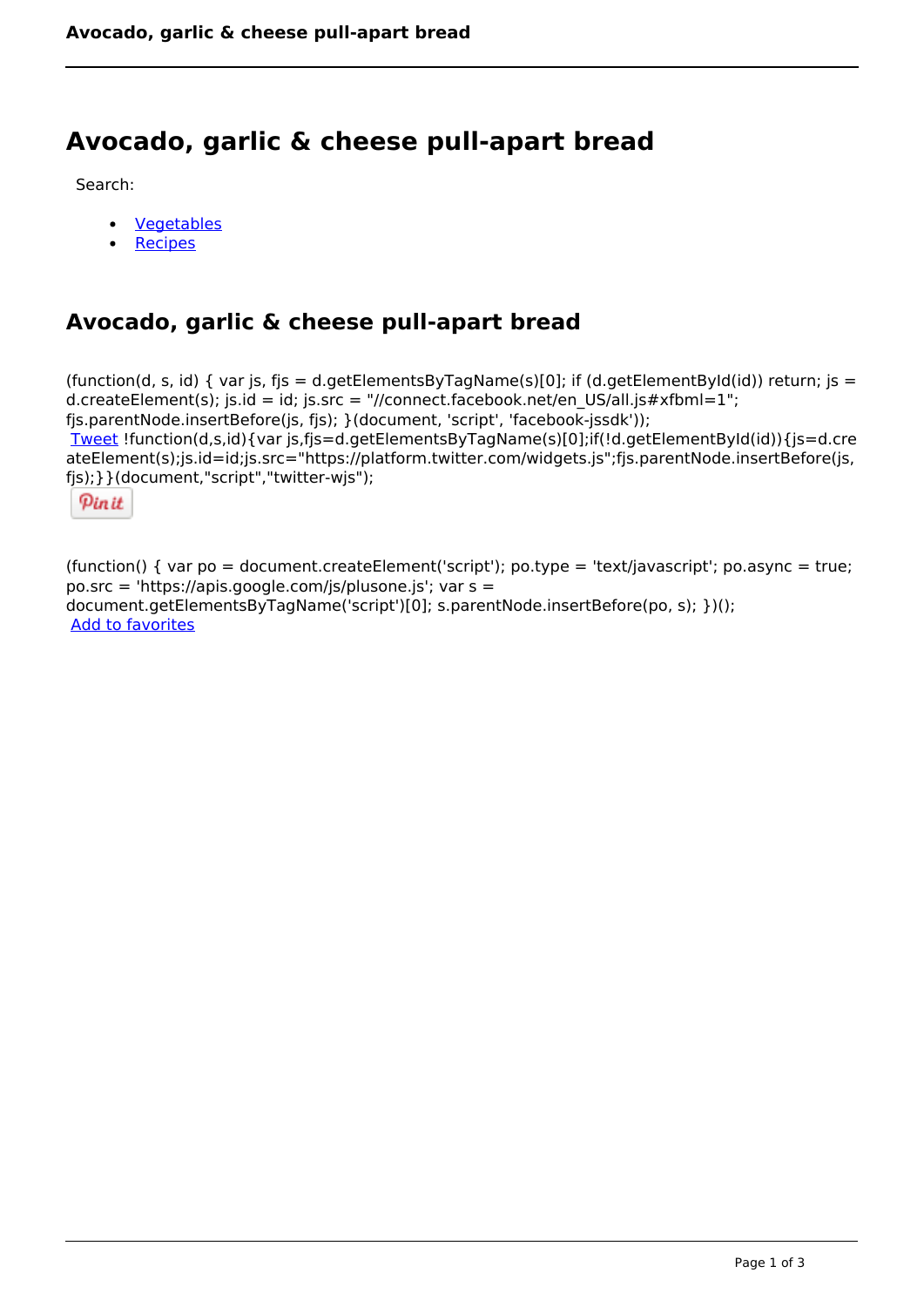### **Avocado, garlic & cheese pull-apart bread**



Rate this recipe

0 people are cooking this [Count me in](https://www.naturalhealthmag.com.au/flag/flag/favorites/2202?destination=printpdf%2F2202&token=98bd207a835d2c786b3741fa40c5400e)

If you're worried about breaking the bank, this avocado pull-apart is a must-try. A huge thanks to Australian Avocados for this easy recipe.

#### **Ingredients** (serves 4 to 6)

- 1 loaf sourdough bread
- 1 ripe avocado, peeled and halved lengthways
- 1 tbsp olive oil
- 2 garlic cloves, crushed
- 1 tbsp lemon juice
- $\cdot$  1  $\frac{1}{2}$  cups grated 3-cheese mix
- Salt & pepper to season

#### **Method**

Preheat oven to 200˚C (180˚C fan-forced).

Using a sharp knife, deeply cut the bread into a honeycomb pattern (don't cut through the base of the loaf).